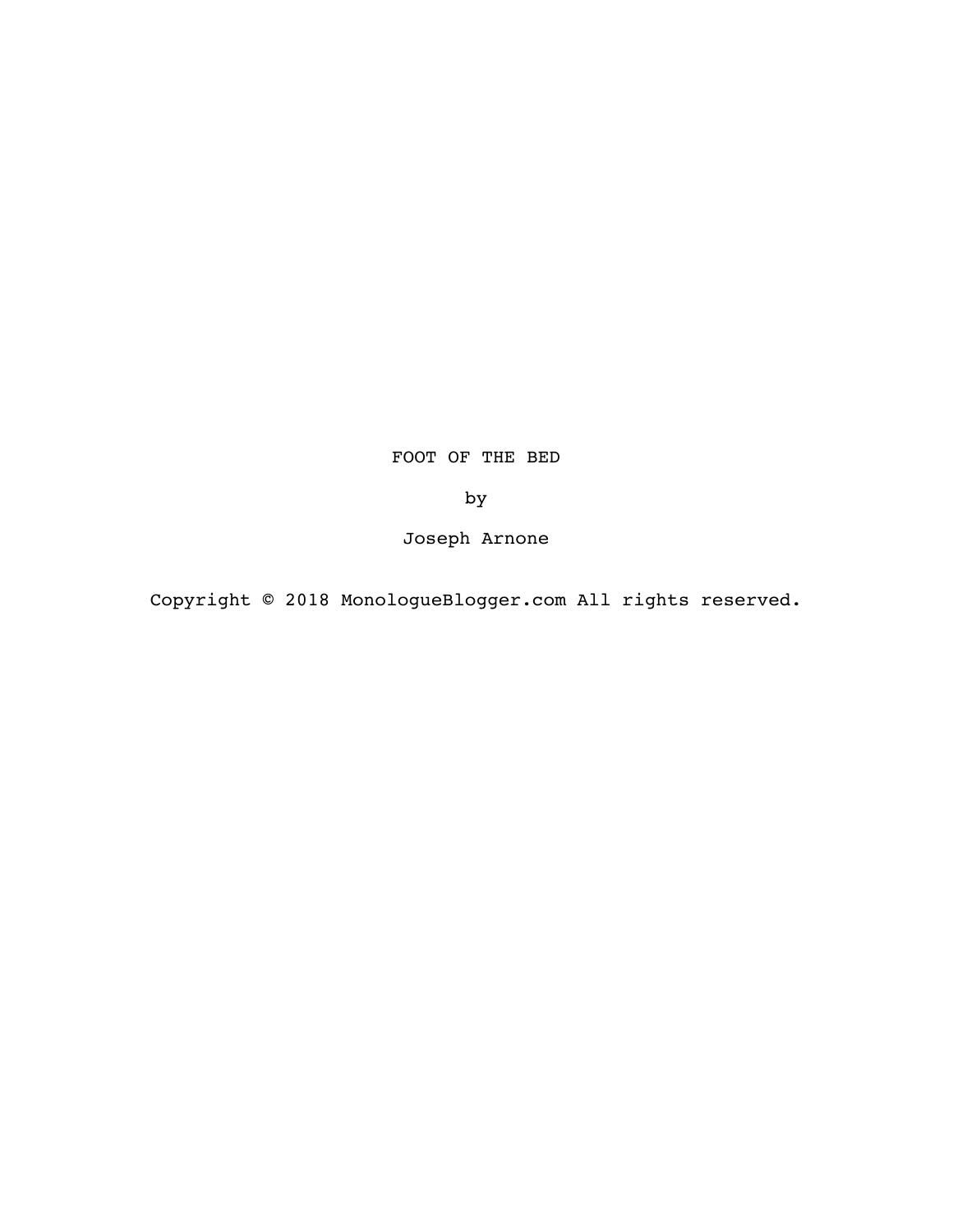INT. HOTEL - BED - ANYTIME CITY

FABRICA and EMILY lay on a bed.

#### FABRICA

If you can just wait a second and hear me out Emily, everything will be okay.

## EMILY

No, I'm done trying to make things work. You go from me to him, back and forth and I'm sick of it.

FABRICA This isn't the way it's supposed to be.

EMILY How is it supposed to be?

## FABRICA

I thought we came to an agreement.

### EMILY

Oh that sounds so terrible. Don't bring your lawyer talk between us!

## FABRICA

We spoke about this! I thought you and I had an understanding. He is my husband and the father of my children. This thing between us...I don't know, anymore...if we can't---I'm not going back and forth. I'm married to him---

# EMILY

Oh what the hell is marriage nowadays anyway? What does it even mean to anyone anymore?

FABRICA

It does have meaning!

# EMILY

Brainwashed lies!! (pause.) ...I only want you.

# FABRICA

You have me.

EMILY Not in the way I need.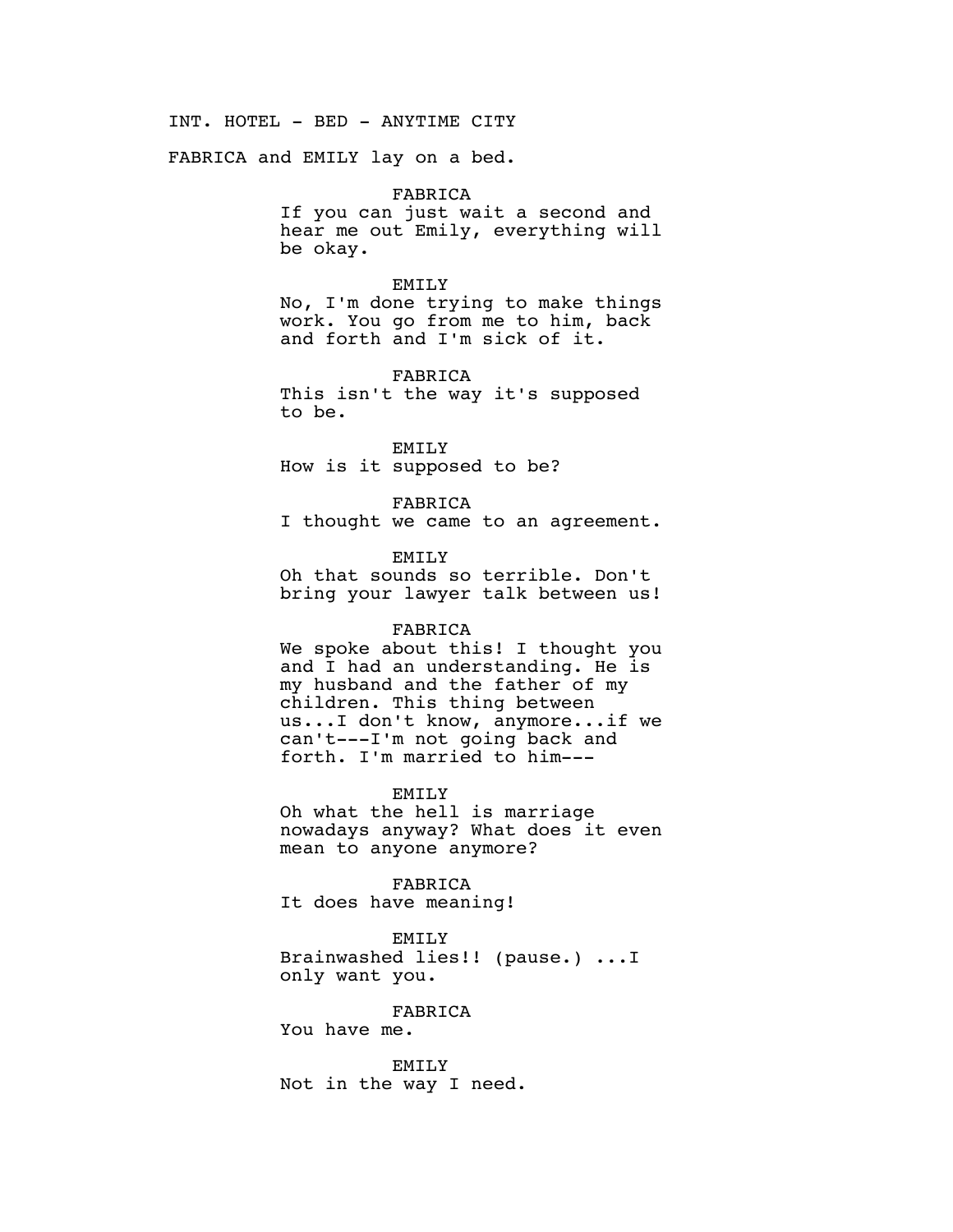## FABRICA

What more can I give you? We are the best of friends. We love one another. I tell you everything.

#### EMILY

And then it comes tumbling down and I'm left alone like a dog waiting for its owner to come and take me for a walk.

## FABRICA

I don't want to be your owner. You are free to see who you like. I won't like it anymore than you do but I have to respect you and the nature of our relationship.

### EMILY

I've never come first with anyone before and it would be nice to come first for once, that's all.

## FABRICA

But you can't put that responsibility on me. It's not that I don't want to...it's that I can't and I won't. I'm sorry.

#### EMILY

Yeah.

FABRICA

Don't think for a second that this is easy for me.

#### EMILY

Oh God! We sound like some shitty cliched soap opera! I want life and vigor and passion and realism. I don't want this bullshit talk.

### FABRICA

What do you want me to say, Emily? Do you want me to cut my wrists and bleed?! Is that what you need? You all suck me dry!! This is supposed to be my happy time...with you.

### EMILY

What do you mean, I suck you dry?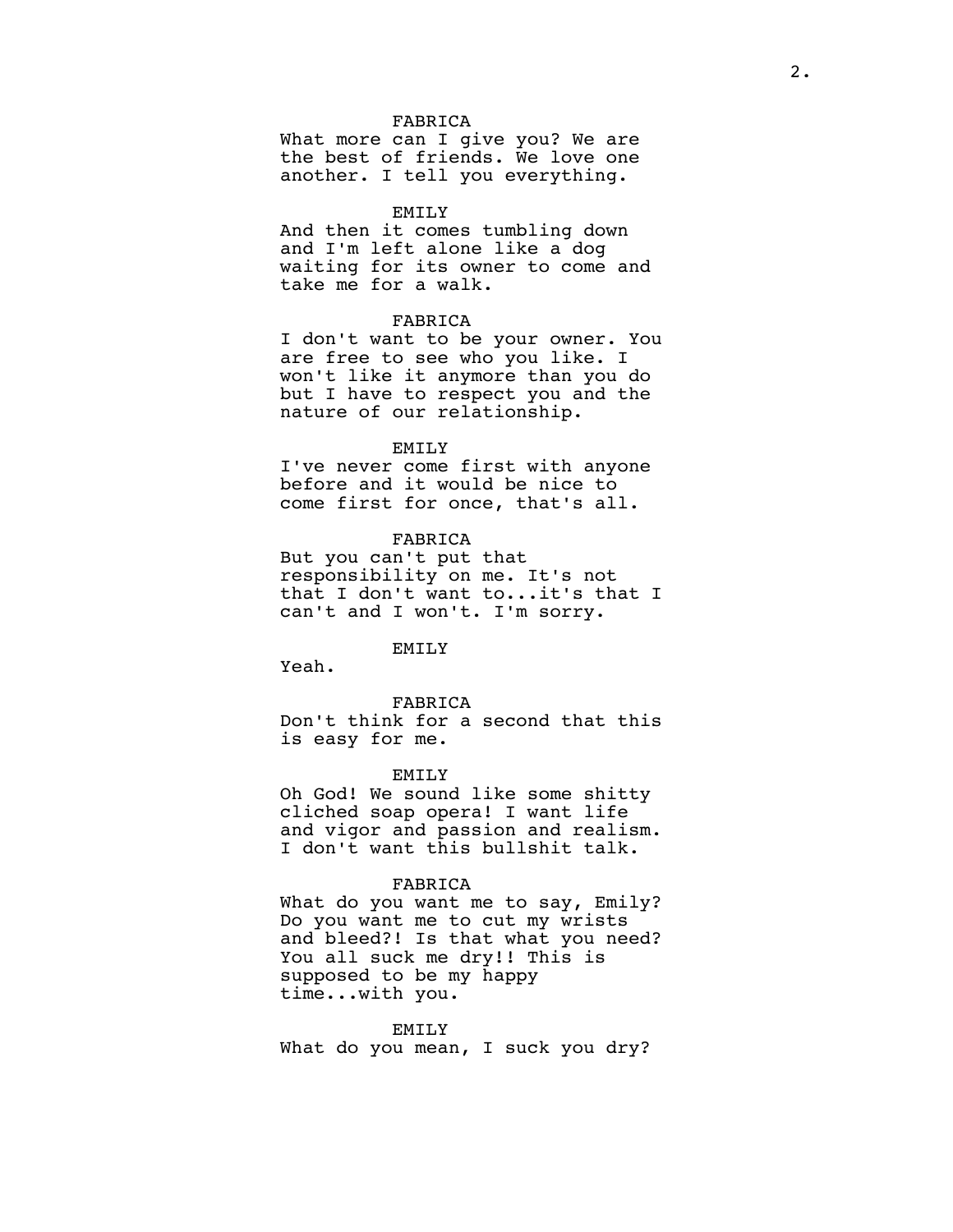## FABRICA

You and everyone else in my life. My kids, my husband, my mother, you all make me stress to the bone. I have to accommodate each and every one of your needs.

### EMILY

Well, I don't want to be a chore for you, Fabrica. You don't need to give me anything. Forget it.

FABRICA I'm emotionally drained.

She lays back on the foot of the bed. I need to zone out of my existence and forget I'm alive for as long as possible...is it possible?

EMILY

What?

FABRICA To ignore your own existence?

EMILY It's called meditation.

FABRICA Right. Well, is there such a thing as beyond meditation?

Emily lays back on the foot of the bed next to Fabrica. Sometimes, I want to leave my body, get away from myself entirely. I'm stuck. We're all stuck. Stuck with my past, my thoughts, visions, worries...(sighs)...I want to be someone else. I want to forget Fabrica and slip into another consciousness. Start over, learn new things, have different experiences...I wish so bad.

> EMILY I wish I can just think things and make everything exactly how I want it to be, without having to put in the work.

Fabrica smiles.